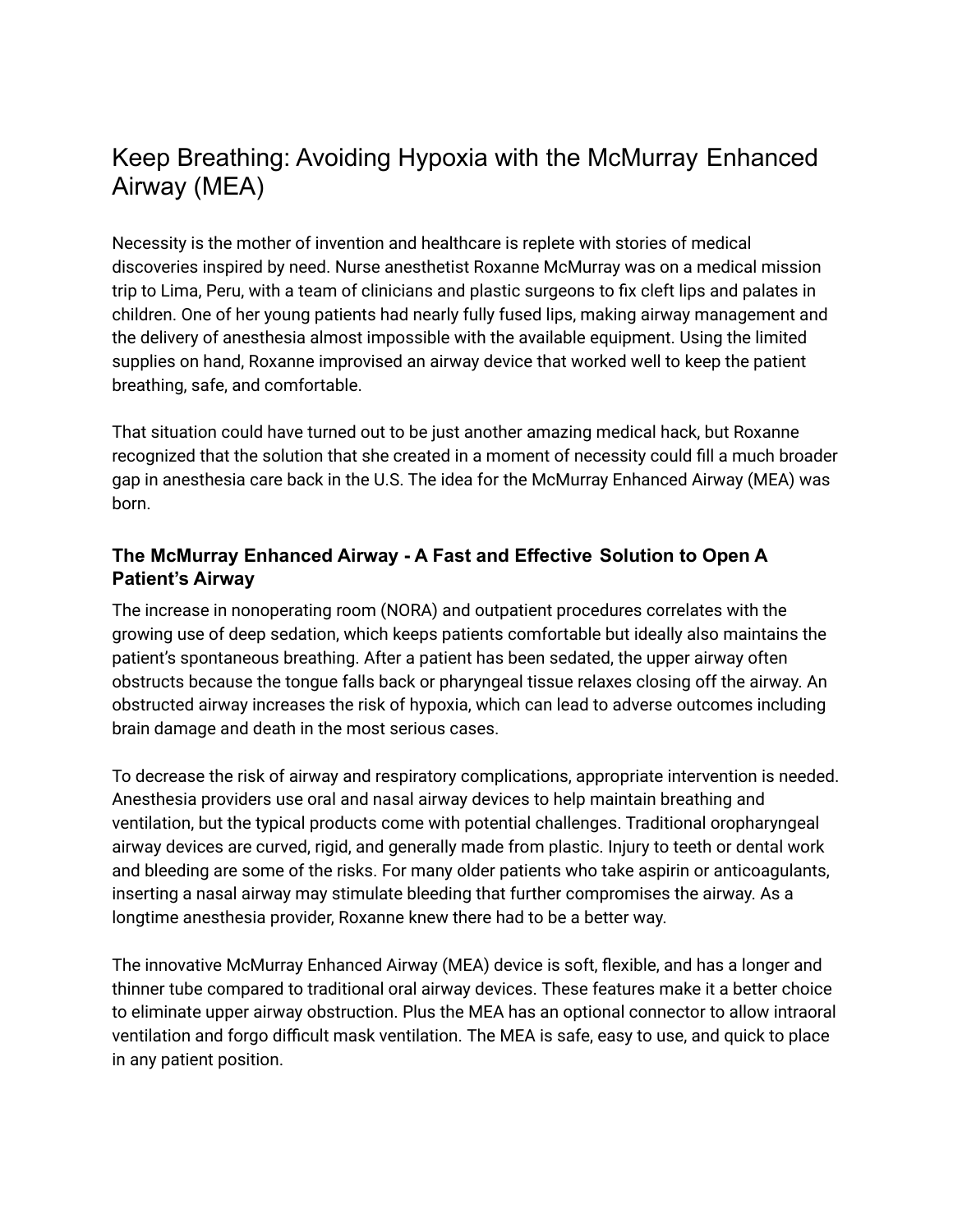## **Improving Outcomes for Both Patients and Providers**

The MEA is the flagship product of Minneapolis-based [McMurray](https://www.mcmurraymed.com/) Medical Group, the company co-founded by Roxanne. Roxanne said she developed the MEA to bring a novel and much-needed modern solution to airway management.

"The tools that we have to open the airway are not sufficient because they only reach the back of the tongue," Roxanne said. "To maintain an open airway, we sometimes need to lift the chin and jaw and hold those positions for the duration of a procedure. That can result in post-operative pain for patients to the point that after their surgeries, they complain more about chin and jaw pain than incision discomfort. Also, as providers, our hands are occupied during that process. We'd like to free our hands to tend to other necessary tasks while ensuring the airway stays open."

The MEA's longer length tubing keeps the soft pharyngeal tissue beyond the base of the tongue open without the need for physical positioning like chin lift and jaw thrust.

Other advantages of using the MEA include:

#### **Increased Patient Comfort**

The stiff plastic of traditional oral airway devices can cause sore, scratchy throats and difficulty in swallowing. The McMurray Enhanced Airway is made from soft, flexible materials, reducing potential injury to the oral cavity. Its longer and thinner tube ease placement and a built-in cushioned bite block also decreases the risk of dental damage.

## **Reduced Airway Risks**

The MEA is designed to open and maintain a patient's airway and provide ventilation by opening the distal tissue beyond the base of the tongue. "The MEA addresses the clinical need of stenting opening pharyngeal tissue," said Roxanne. "To accomplish this, sometimes people resort to workarounds—for example using a nasal airway orally, which occurs fairly often according to our research. That's not what nasal airways are designed for and patients can dislodge or bite through the thinner nasal airway tubing if it's placed in the mouth. The MEA is designed for oral use and it delivers the benefits of easy placement and the ability to keep the airway open without chin lift and jaw thrust maneuvers."

The MEA's external flange keeps the device securely in place. An optional connector can be coupled to an anesthesia circuit or manual resuscitator so that oxygen can be delivered closer to the lungs and away from the surgical area, helping reduce fire risks or to provide intraoral positive pressure ventilation.

#### **Improved Provider Satisfaction**